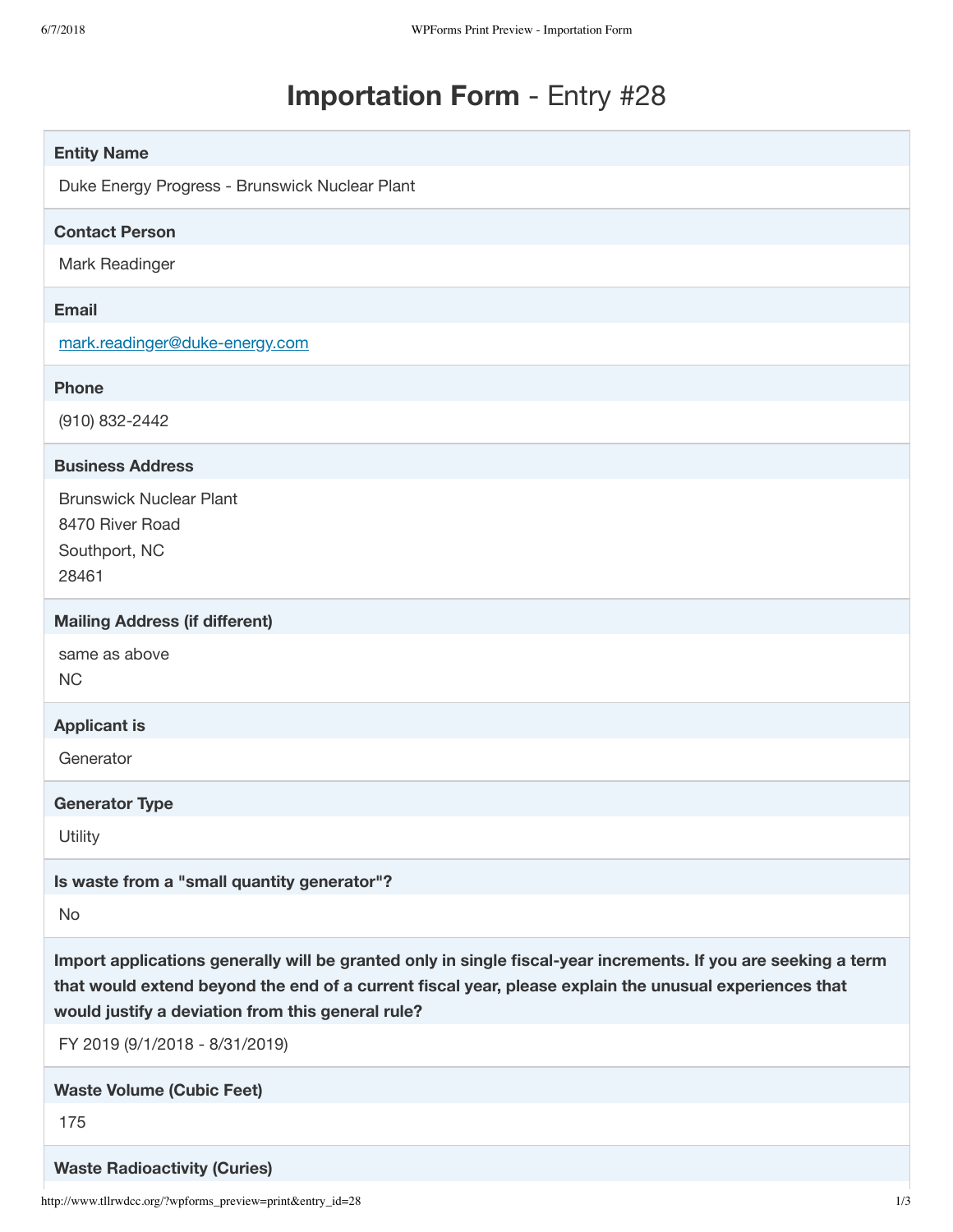48000

# **Waste Classification**

Class B

Class C

#### **Waste Form**

Unstable

**Does the proposed waste consist solely of sealed sources?**

No

**Compact and/or unaffiliated state, territory, possession, or district of the United States where the waste was generated (please list)**

North Carolina

#### **Waste Description**

non-fuel irradiated metal

**Does Applicant have any unresolved violation(s), complaint(s), unpaid fee(s), or past due report(s) with the Texas Low-Level Radioactive Waste Disposal Compact Committee?**

No.

**Does Applicant have any unresolved violation(s), complaint(s), unpaid fee(s), or past due reports associated with radioactive waste receipt, storage, handling, management, processing, or transportation pending with any other regulatory agency with jurisdiction to regulate radioactive material including, without limitation, the Texas Commission on Environmental Quality (TCEQ)?**

No.

## **Applicant hereby certifies\* the following:**

The information provided herein is complete, accurate, and correct.

The waste proposed for importation is not waste of international origin.

The low-level radioactive waste for which this Import Application is submitted will be packaged and shipped in accordance with applicable state and federal regulations and is acceptable for disposal at the Compact Facility. The person submitting this Import Application is authorized by the Applicant to commit Applicant to each and every obligation and condition set forth herein and in the Agreement for Importation of Non-Party Compact Waste. A copy of a written document containing such authorization must be attached to this Import Application. Applicant has delivered to the specified disposal facility and TCEQ a copy of this Application for Importation of Compact Waste (along with any supplement or amendment thereto).

### **Name**

Mark Readinger